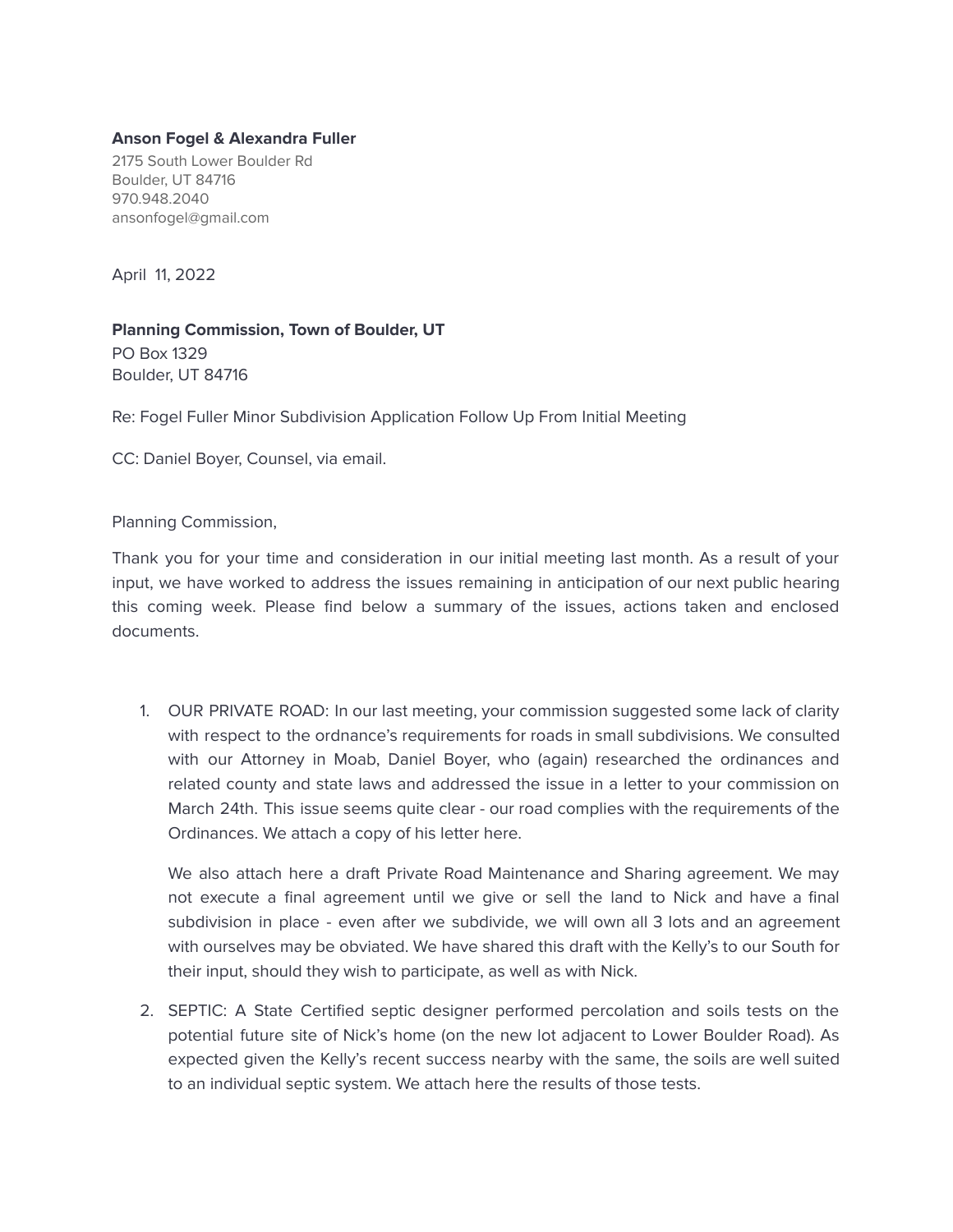- 3. FIRE SUPPRESSION: We met with Pete Bensen, and spent over an hour with him walking the property and reviewing our existing water distribution and fire protection systems in detail. Pete remarked that our water distribution and fire systems are "better than most." He asked that we:
	- a. FIRE PROTECTION PLAN: Pete asked that we prepare a fire protection plan that could be kept on hand with the Fire Department providing detailed information about how to connect to our hydrants, locations of water sources, electrical panels, etc. We sent him a draft last week via email, to which he replied asking for locations of electrical shut off's, remarking that it looked otherwise acceptable. We revised our plan with that information, re-sent it to Pete via email, and enclose it here.
	- b. STANDARD FIRE HOSE FITTINGS: Pete suggested that we alter our current fire hose fittings to that which the fire department uses and expects (2.5" Male NST). We ordered and installed those parts per Pete's emailed specifications this week on all 5 of our hydrants.
	- c. INSPECTION: In Pete's letter to your commission this week, he suggested an "inspection" of the systems. We are happy to submit to such.
	- d. POA or SIMILAR ENTITY: We would welcome your commission's suggestions with regards to Pete's request to have a "POA" to administer, maintain and test the fire/water systems. We do this now, as a family and team of residents, regularly. Our subdivision will consist of 3 lots owned by related family members, and is not a for profit development - so we are happy to continue to work together as a family in an organized way with whatever authority is suggested,.
- 4. IRRIGATION WATER ALLOCATION: Anson Fogel spoke with Katie Coleman last week, in Katie's capacity as a representative of the Irrigation Company. Katie advised that the splitting of our shares is unrelated to the subdivision process. She advised that the Town has no role in that process, that splitting is relatively straightforward, and advised us as to the nature of the process. If your commission approves our small subdivision we expect to allocate approx. 2.5 A shares to Nick Vincent on the Eastern Lot, and retain the other app. 5 A shares in our (Fogel/Fuller) ownership as it is now.
- 5. ACCESS EASEMENT WITH KELLY PROPERTY: We have had a friendly relationship with Jay and Susan Kelly, our neighbors to the immediate south, for years. We discussed our intent to give a piece of our land to Nick often over the years with Jay Kelly, and sent them a draft of a road sharing agreement with them recently.

We have an access easement on our southern boundary that we created with the Kelly's, about which they recently submitted a public letter to your commission. In their letter, they suggest that our subdivision "violates the terms of the access easement." We have discussed this with our attorneys, who created the access easement originally - and this is simply not correct. The easement "runs with the land" (see item 4-D in the easement, attached here). As with most easements, the ownership of the property, or boundaries along that easement are irrelevant to the conditions of the easement itself. This subdivision has no bearing on or relationship with the access easement except that any